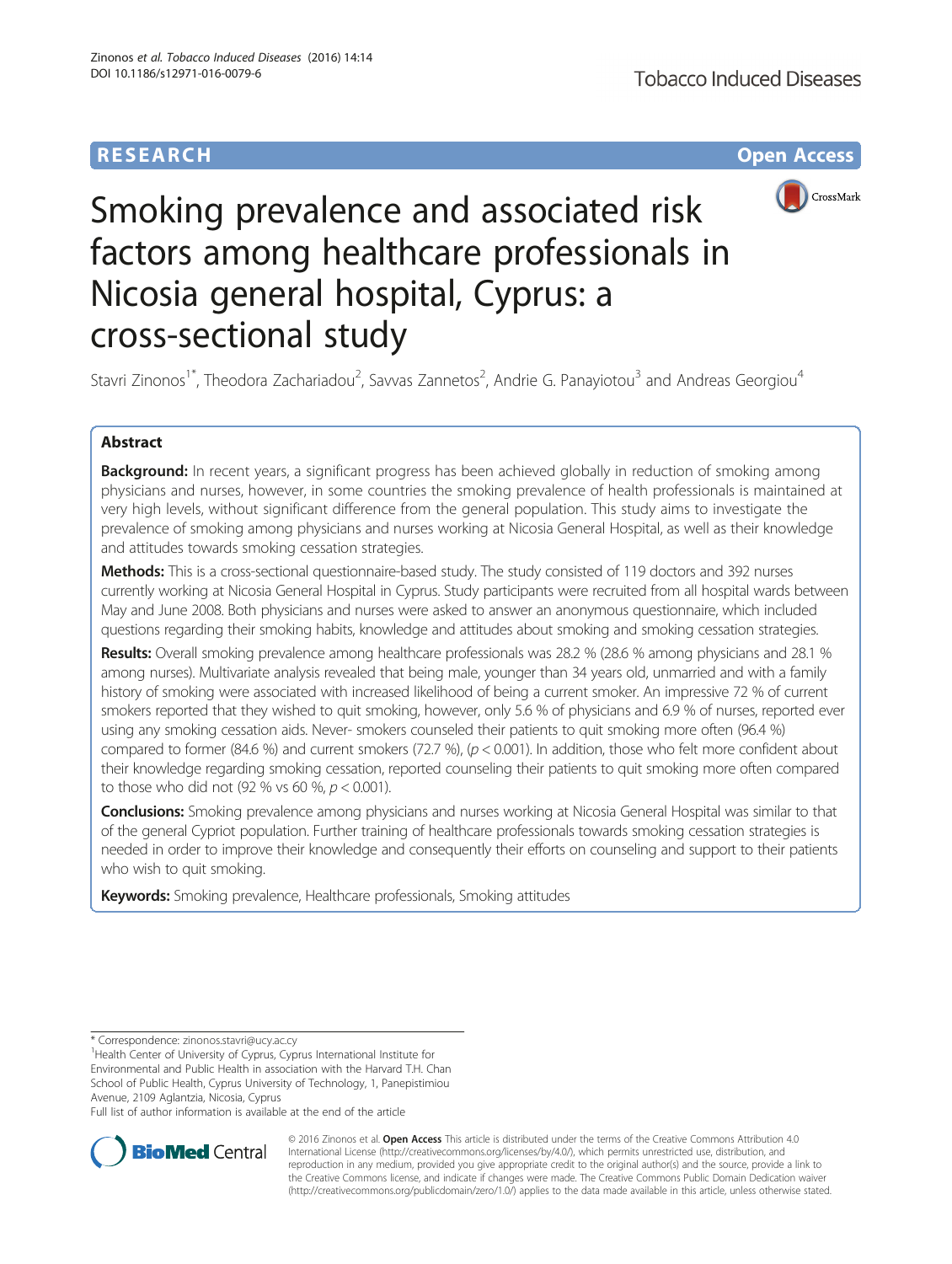## Background

Tobacco use has been generally acknowledged as one of the biggest public health threats ever faced, with more than one billion smokers worldwide [[1\]](#page-6-0). According to the World Health Organization (WHO), smoking kills nearly 6 million people annually, an average of one person every six seconds, and accounts for 6 and 12 % of all female and male deaths respectively [\[1, 2](#page-6-0)]. In addition, in 2014, World Health Organization after the revision of relevant data regarding smoking, reports that tobacco use is the direct cause of more than five million deaths, while more than 600,000 deaths are attributable to second-hand smoking [[1\]](#page-6-0). If current trends continue and drastic measures are not taken to control tobacco use, annual tobacco deaths are expected to rise to 10 million worldwide by 2030 [[2](#page-6-0)]. The biggest impact of smoking is through noncommunicable diseases, although it may also increase the risk of communicable diseases such as tuberculosis and lower tract respiratory infections [[3](#page-6-0)]. It is responsible for 87 % of all lung cancer deaths [\[4](#page-6-0)], 42 % of chronic respiratory diseases and nearly 10 % of cardiovascular diseases [\[5](#page-6-0)].

Healthcare professionals should be active in smoking prevention, as part of their daily practice [\[6](#page-6-0)]. They should discuss with their patients the harmful effects of smoking and available smoking cessation interventions and support them through any smoking cessation process [\[7](#page-6-0)–[11](#page-6-0)]. There is evidence that when physicians and nurses offer specific assistance and appropriate support, a large percentage of their patients who smoke will try to quit, even those with low motivation to quit [[12\]](#page-6-0). Furthermore, the smoking status of healthcare professionals appears to be a critically important determinant of their ability to assist their patients to control tobacco use. Studies suggest that as smoking rates among physicians decline, a similar reduction will be observed in the general population as well [[13\]](#page-6-0). However, while in most developed countries the rate of physicians and nurses who smoke has declined significantly over the last 30 years [\[14](#page-6-0)], in other countries it has been maintained at very high levels and without a significant difference to that of the general population [[14](#page-6-0)].

In Cyprus, smoking prevalence among the general population is 26.5 % [[9](#page-6-0)] and so far, no studies have been performed regarding the prevalence of smoking among physicians and nurses. This study aims to estimate smoking prevalence among physicians and nurses working at Nicosia General Hospital (NGH), the largest hospital in Cyprus and to investigate their knowledge and attitudes towards smoking and smoking cessation strategies, as well as possible interactions with their own smoking status.

## **Methods**

## Study population

This cross-sectional study included 119 doctors and 392 nurses working at NGH, in Cyprus. Study participants were recruited from all hospital wards between May and June 2008. A self - completed anonymous questionnaire was administered to all participants after signing a consent form. The NGH is the largest hospital of the island providing tertiary care and is the referral hospital of all other hospitals and clinics of the island. Therefore, the study sample could be considered representative of public sector physicians and nurses.

## Sample size calculations and recruitment

All physicians working at NGH were asked to participate in the survey ( $n = 175$ ) [\[15\]](#page-6-0). Twenty-nine of them were absent at the time of the survey. Further, 27 refused to participate, thus the response rate for physicians was 81.5 %.

For nurses, a sample size calculation was performed as follows. For a hypothesized smoking prevalence of 26 % (population average), with a Confidence Level of 95 %, a margin of error of  $\pm$  5 % and no Finite Population Correction application, a sample of 296 nurses was needed. A conservative 40 % non-response rate, due to no prior experience on similar studies, was added, giving a total sample size of 493 nurses. From the total of 852 [[16](#page-6-0)] nurses working at NGH, 493 were randomly selected among all wards of the hospital using a hospital payroll list with a unique consecutive number attached to each name and the random sample command in SPSS was used to select the appropriate random sample. At the time, 23 nurses were absent and did not participate. Out of the 493 randomly selected nurses, 392 agreed to participate giving a response rate of 79.5 %.

## **Ouestionnaires**

Both physicians and nurses were sought out on a oneto-one basis by the study researchers and asked to answer an anonymous questionnaire, which was taken from a Greek study by Sotiropoulos et al. [\[7](#page-6-0)]. The questionnaire included questions regarding smoking history, attitudes about smoking and smoking cessation as well as the demographic characteristics of the participants.

Regarding smoking status, respondents were classified as current smokers, former smokers and never-smokers. Participants were asked to state how often they counsel patients to stop smoking (rarely/never/sometimes/often), about their attitude as to whether healthcare professionals should undergo specific training to help their patients who wish to quit smoking (Yes/No) and about their attitude as to whether smoking should be prohibited in hospitals and in public places (Yes/No).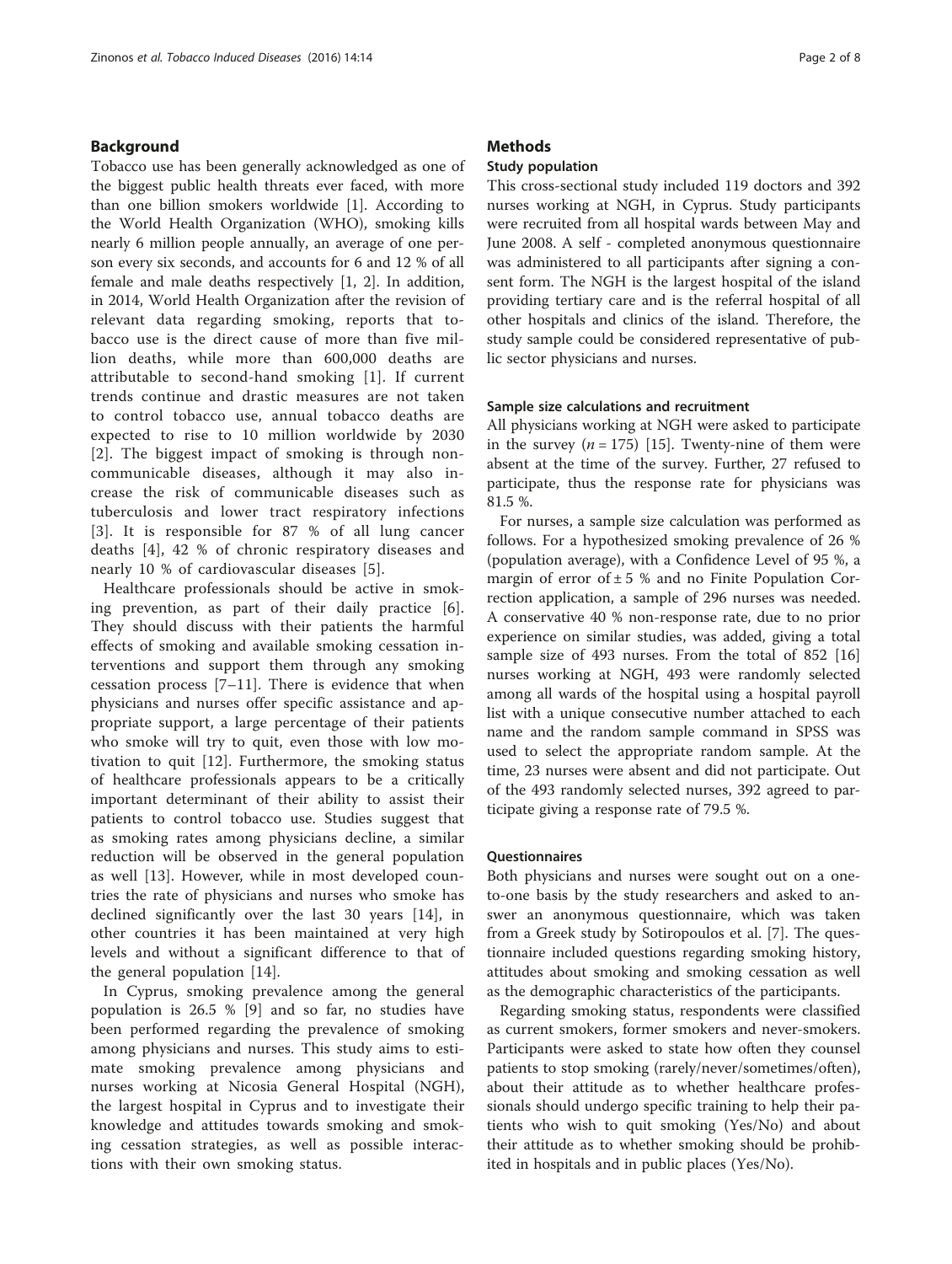## Definitions

As current smokers were defined those who reported smoking at least 100 cigarettes in their lifetime and who, at the time of survey, smoked either every day or some days. Αs former smokers were defined those who reported smoking at least 100 cigarettes in their lifetime and who, at the time of the survey, did not smoke at all. Respondents who reported never having smoked 100 cigarettes, were defined as never smokers [[18\]](#page-7-0). The family history of smoking was determined with the question "Does anyone else smoke in the family?"

On the basis of the FTQ, smokers were divided into low nicotine dependent category  $(0 \leq FTQ \text{ score } \leq 3)$ , medium nicotine dependent ( $4 \leq$  FTQ score  $\leq$ 6) and high nicotine dependent ( $7 \leq$  FTQ score  $\leq$ 10) [[17](#page-6-0)]. Packyears of smoking were defined by multiplying the number of cigarettes smoked per day by the number of years the person has smoked and then divided by 20 (cigarettes of one pack).

## Statistical analysis

Continuous variables were expressed as medians (after checking their distribution), while nominal variables were expressed as frequencies and percentages. Chisquare test or Fisher's exact test, were used to examine the association between variables. Moreover, Mann– Whitney test was used to examine the statistical relationship among non-normally distributed data. A multiple forward stepwise logistic regression analysis was used to determine independent predictors of the likelihood of being current smoker vs. never - smokers. The covariates examined were gender, age, marital status, having children and family history of smoking. Indicator variables were created for all categorical variables and odds ratios with 95 % confidence intervals (CI) were presented. Level of statistical significance was defined at  $\alpha$  = 0.05 therefore, p value < 0.05 was required for a covariate to be in the model. No interaction effects between covariates were statistical significant, thus not included in the model. In addition, for the logistic regression, due to small sample size of the variable marital status, the categories unmarried, divorced and widowed were combines into one group.

All statistical analysis was performed using the IBM SPSS Statistics Software, version 20.0.

## Results

## Characteristics of the study population

From the total 511 participants, 119 were physicians (23.3 %) and 392 were nurses (76.7 %). The participants aged 25–34 years old represented 41.7 % of the study population. Sixty three percent of physicians and 68.9 % of nurses were married. Detailed characteristics of the study population are presented in Table [1](#page-3-0).

# Smoking prevalence and factors associated with smoking status

The overall prevalence of smoking among healthcare professionals working at NGH was 28.2 % and it was similar among physicians and nurses (28.6 and 28.1 % respectively,  $p = 0.874$ . A total of 186 participants were current or former smokers (36.4 %). Among all, 16 % of doctors and 5.9 % of nurses were former smokers, whereas 55.5 % of physicians and 66.1 % of nurses had never used tobacco in their life. Moreover, 8 % of nurses and 5.9 % of physicians admitted that they smoke in front of their patients.

Factors associated univariately with smoking status were: younger age  $(p < 0.001)$ , being male  $(p < 0.001)$ , being single ( $p = 0.002$ ) and having a family history of smoking ( $p < 0.001$ ). Details are shown in Table [2](#page-3-0).

In addition, classification analysis was performed. Several algorithms (e.g., random forests, naïve Bayes) were implemented with the best (in terms of accuracy) performing algorithm to be logistic regression. Thus, in a multiple forward stepwise logistic regression model, with smoking status (current vs. never- smokers) as the dependent variable, the final fitted model included gender ( $p < 0.001$ ), age ( $p = 0.004$ ), marital status ( $p = 0.012$ ) and family history of smoking  $(p < 0.001)$ . Thus, male, unmarried, younger than 34 years old healthcare professionals with family history of smoking were the most likely to be smokers. Details are presented in Table [3](#page-4-0).

## Smoking cessation attitudes among current smokers

Out of 144 current smokers, 71.8 % reported that they would like to quit. Almost half of physicians (48.5 %) and nurses (52 %) who smoke have attempted to quit smoking in the past; however, only 5.6 % of physicians and 6.9 % of nurses reported using any smoking cessation aids. The attempt to quit smoking was successful for more than half of the physicians (62.5 %) compared to only 31.5 % of nurses ( $p = 0.025$ ).

Univariate analysis revealed that nurses and doctors advised their patients to quit smoking at similar rates (89.6 % vs. 80.7 % respectively;  $p = 0.089$ ). No statistically significant difference was found between physicians and nurses who rarely or never counsel their patients to quit smoking  $(8.4 %$  vs.  $4.5 %$ ;  $p = 0.089$ ).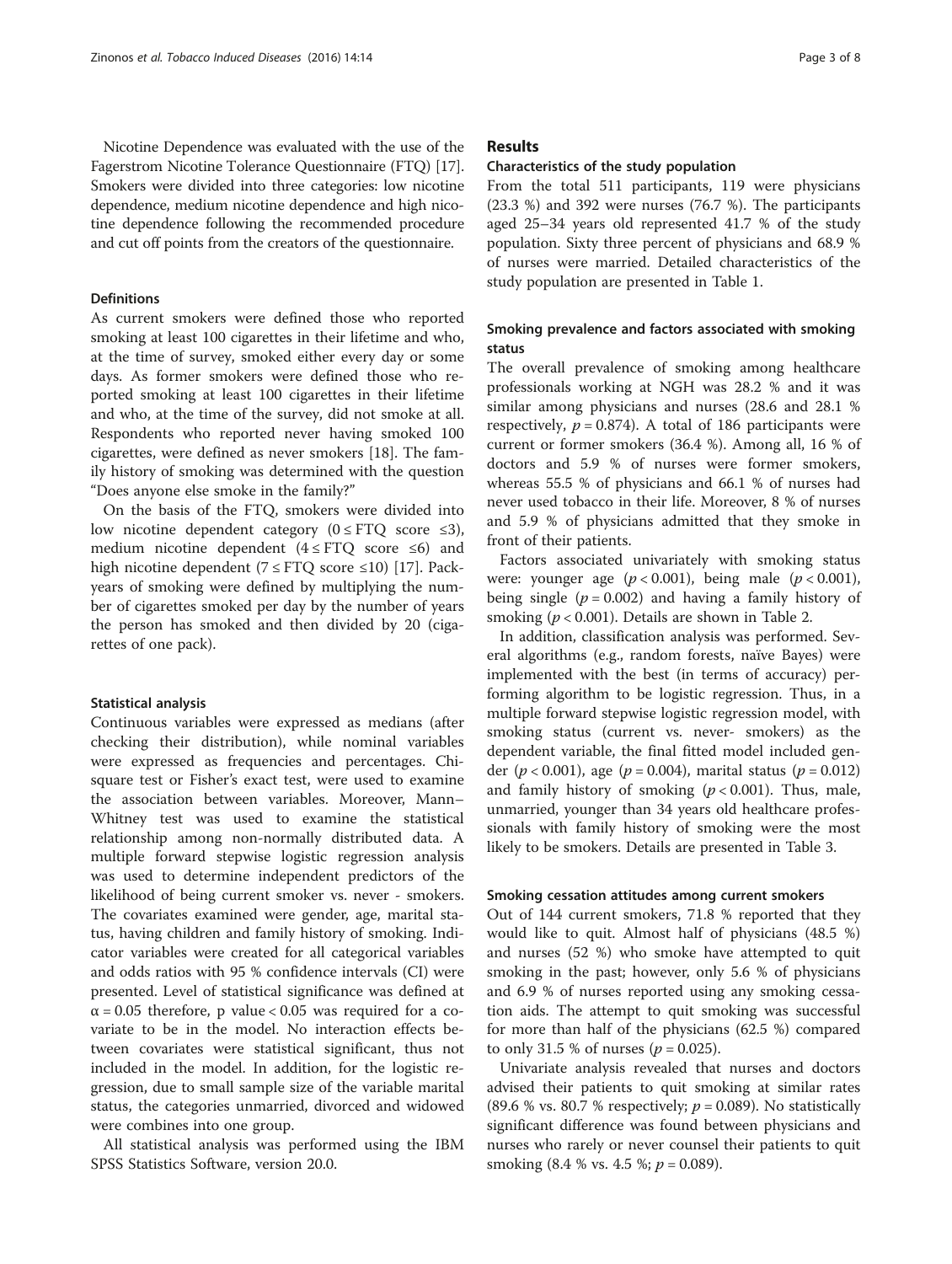|                                       | All         |             | Physicians  |             | Nurses       |             | $p$ value |
|---------------------------------------|-------------|-------------|-------------|-------------|--------------|-------------|-----------|
|                                       | $\mathbb N$ | $\%$        | Ν           | $\%$        | Ν            | $\%$        |           |
| Sex                                   |             |             |             |             |              |             |           |
| Male                                  | 139         | 27.2        | 71          | 59.7        | 68           | 17.3        | < 0.001   |
| Female                                | 372         | 72.8        | 48          | 40.3        | 324          | 82.7        |           |
| Age (years)                           |             |             |             |             |              |             |           |
| $25 - 34$                             | 213         | 41.7        | 48          | 40.3        | 165          | 42.1        | 0.925     |
| $35 - 44$                             | 111         | 21.7        | 28          | 23.5        | 83           | 21.2        |           |
| $45 - 54$                             | 135         | 26.4        | 30          | 25.2        | 105          | 26.8        |           |
| $55 - 64$                             | 52          | 10.2        | 13          | 10.9        | 39           | 9.9         |           |
| Does anyone else smoke in the family? |             |             |             |             |              |             |           |
| Yes                                   | 99          | 19.4        | 30          | 25.2        | 69           | 17.6        | 0.066     |
| No                                    | 412         | 80.6        | 89          | 74.8        | 323          | 82.4        |           |
| Smoking Status                        |             |             |             |             |              |             |           |
| Current                               | 144         | 28.2        | 34          | 28.6        | 110          | 28.1        | 0.002     |
| Former                                | 42          | 8.2         | 19          | 16.0        | 23           | 5.9         |           |
| Never                                 | 325         | 63.6        | 66          | 55.5        | 259          | 66.1        |           |
| FTQ-Level of Dependence               |             |             |             |             |              |             |           |
| Low nicotine dependent                | 87          | 61.3        | 20          | 58.8        | 67           | 62.0        | 0.385     |
| Medium nicotine dependent             | 39          | 27.5        | 8           | 23.5        | 31           | 28.7        |           |
| High nicotine dependent               | 16          | 11.3        | 6           | 17.6        | 10           | 9.3         |           |
| Pack-years of smoking                 |             | Median(IQR) |             | Median(IQR) |              | Median(IQR) |           |
| Current smokers                       | 7.5 (10.50) |             | 8.5 (10.25) |             | 7.50 (10.50) |             | 0.857     |
| Former smokers                        | 5.0 (8.50)  |             | 5.0 (18.65) |             | 1.0(5.50)    |             | 0.061     |

# <span id="page-3-0"></span>**Table 1** Characteristics of the study population  $(n = 511)$

\* Mann Whitney test was used

# Table 2 Characteristics of the study population by smoking status

|                                       | Never Smokers |      | Current Smokers |      | Former Smokers |                 | $p$ value |
|---------------------------------------|---------------|------|-----------------|------|----------------|-----------------|-----------|
|                                       | $\mathsf{N}$  | $\%$ | Ν               | $\%$ | $\mathbb N$    | $\%$            |           |
| Sex                                   |               |      |                 |      |                |                 |           |
| Male                                  | 64            | 46   | 56              | 40.3 | 19             | 13.7            | < 0.001   |
| Female                                | 261           | 70.2 | 88              | 23.7 | 23             | 6.2             |           |
| Age (years)                           |               |      |                 |      |                |                 |           |
| $25 - 34$                             | 122           | 57.3 | 78              | 36.6 | 13             | 6.1             | < 0.001   |
| $35 - 44$                             | 91            | 82.0 | 15              | 13.5 | 5              | 4.5             |           |
| $45 - 54$                             | 79            | 58.5 | 39              | 28.9 | 17             | 12.6            |           |
| $55 - 64$                             | 33            | 63.5 | 12              | 23.1 | $\overline{7}$ | 13.5            |           |
| Marital Status                        |               |      |                 |      |                |                 |           |
| Unmarried                             | 73            | 53.3 | 54              | 39.4 | 10             | 7.3             | $0.002*$  |
| Married                               | 239           | 69.3 | 77              | 22.3 | 29             | 8.4             |           |
| Divorced                              | 8             | 42.1 | 9               | 47.4 | $\overline{2}$ | 10.5            |           |
| Widowed                               | 5             | 50   | $\overline{4}$  | 40   | $\mathbf{1}$   | 10 <sup>°</sup> |           |
| Does anyone else smoke in the family? |               |      |                 |      |                |                 |           |
| Yes                                   | 13            | 13.1 | 78              | 78.8 | 8              | 8.1             | < 0.001   |
| No                                    | 312           | 75.7 | 66              | 16   | 34             | 8.3             |           |

\*Fisher's exact test was used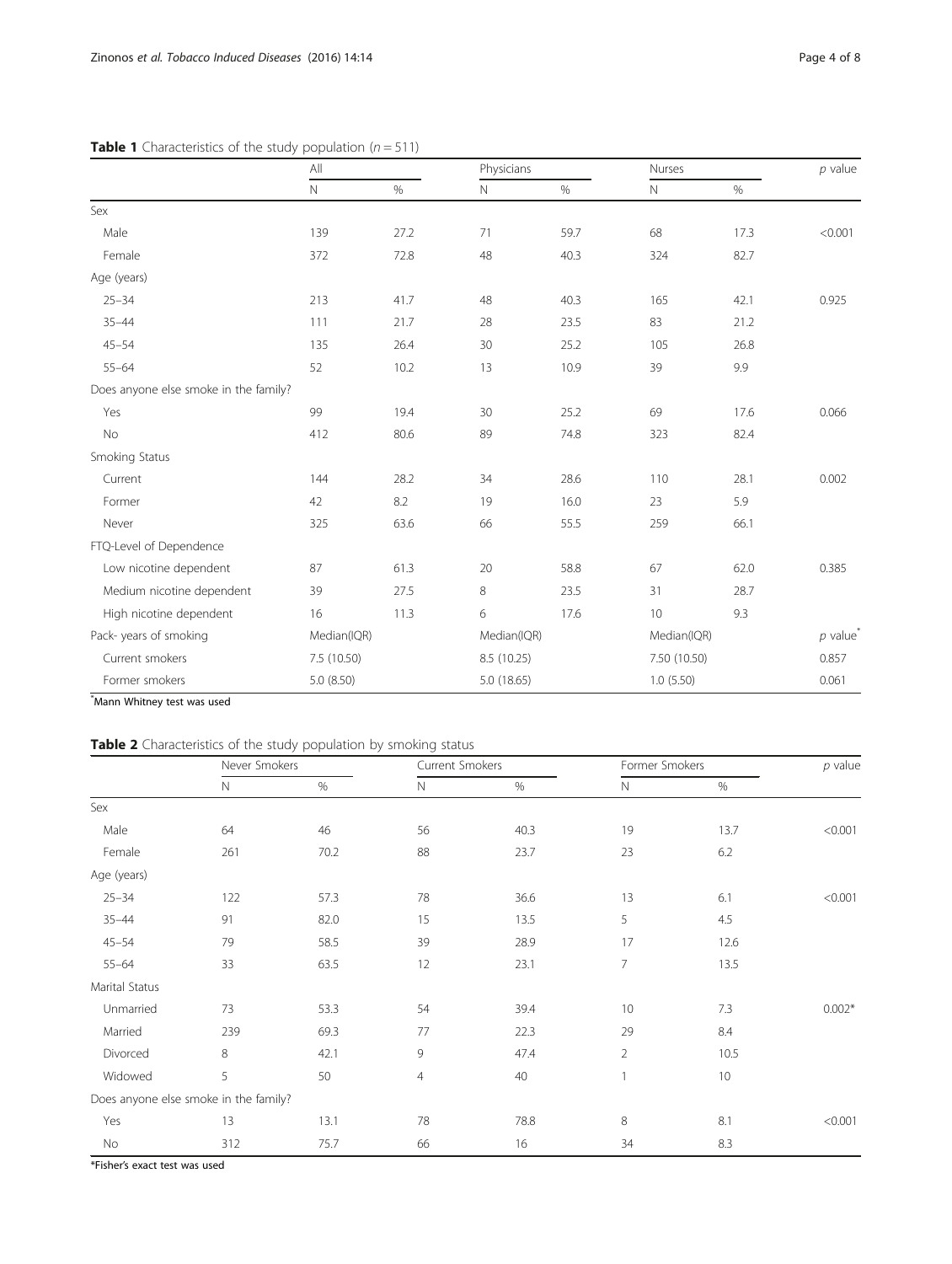<span id="page-4-0"></span>Table 3 Multivariable logistic regression of smoking status against demographic characteristics

| Unadjusted           |                                       |           |            |                             | Adjusted |          |           |            |      |                             |  |
|----------------------|---------------------------------------|-----------|------------|-----------------------------|----------|----------|-----------|------------|------|-----------------------------|--|
|                      | B                                     | $p$ value | Odds ratio | 95 % C.I. for<br>odds ratio |          | B        | $p$ value | Odds ratio |      | 95 % C.I. for<br>odds ratio |  |
| Constant             | $-1.087$                              | .000      | .34        |                             |          | $-1.146$ | .000      | 0.32       |      |                             |  |
| Gender               |                                       |           |            |                             |          |          |           |            |      |                             |  |
| Male                 | .954                                  | .000      | 2.60       | 1.68                        | 4.00     | 1.012    | .000      | 2.75       | 1.59 | 4.75                        |  |
| Age (years)          |                                       |           |            |                             |          |          |           |            |      |                             |  |
| $35 - 44$            |                                       |           |            |                             |          | $-1.206$ | .004      | 0.30       | 0.13 | 0.69                        |  |
| $45 - 54$            |                                       |           |            |                             |          | .005     | .989      | 1.00       | 0.51 | 1.99                        |  |
| $55 - 64$            |                                       |           |            |                             |          | $-376$   | .447      | 0.69       | 0.26 | 1.81                        |  |
| Marital Status       |                                       |           |            |                             |          |          |           |            |      |                             |  |
| Married <sup>a</sup> |                                       |           |            |                             |          | $-769$   | .012      | 0.46       | 0.25 | 0.85                        |  |
|                      | Does anyone else smoke in the family? |           |            |                             |          |          |           |            |      |                             |  |
| Yes                  |                                       |           |            |                             |          | 1.109    | 0.000     | 3.03       | 1.51 | 6.10                        |  |

<sup>a</sup>compared to unmarried/widowed/divorced as a combined category

Details about healthcare professionals' attitudes towards counseling patients to quit smoking, by smoking status and level of dependence are presented in Table 4. No statistical significant association was found between the level of nicotine dependence and attitudes on smoking prohibition in hospitals ( $p = 0.951$ ) or public places  $(p = 0.287)$ .

Although the majority of physicians and nurses believed that they had the necessary knowledge to counsel patients on how to quit smoking (85.7 % vs 92.6 % respectively,  $p = 0.052$ ), those (doctors and nurses) who felt more confident about their knowledge regarding smoking cessation, reported counseling their patients to quit smoking more often compared to those who did not  $(92\% \text{ vs } 60\% , p < 0.001).$ 

# **Discussion**

The present study examined the smoking behavior among Cypriot physicians and nurses working in NGH, which is the largest tertiary hospital of Cyprus. Smoking prevalence among physicians and nurses was slightly

higher (28.6 and 28.1 %) compared to that of the general population (26.5 %) [[9\]](#page-6-0). Smoking prevalence among healthcare professionals in this study was lower in comparison to results from other neighboring countries such as Greece [\[7](#page-6-0), [19](#page-7-0)] (39 % among physicians and 46 % among nurses, respectively) and Turkey [[14,](#page-6-0) [20\]](#page-7-0) (38 % among physicians and 45 % among nurses, respectively). An encouraging finding was that the majority of the participants were classified as having low nicotine dependence (61.3 %), and 71.8 % of current smokers expressed the wish to quit.

Several countries have achieved a considerable decline in tobacco consumption among healthcare professionals in the last decades. In Cyprus however, it is not known whether smoking prevalence among physicians and nurses has increased or declined, since this is the first survey of its kind. According to some of the earliest epidemiological studies in the USA, almost 40 % of physicians smoked in 1959, a finding which has shown remarkable decline, reaching less than10% by the mid-1990s [[14](#page-6-0)]. Contemporary data reveal that only 2 % of

Table 4 Healthcare professionals' attitude towards counseling patients to quit smoking by smoking status and level of dependence

|                            | Rarely/Never   |      | Sometimes      |      | Often          |      |           |
|----------------------------|----------------|------|----------------|------|----------------|------|-----------|
|                            | N              | %    | N              | %    | N              | %    | $p$ value |
| Smoking Status             |                |      |                |      |                |      |           |
| Never                      | 3              | 1.2  | 6              | 2.4  | 244            | 96.4 | < 0.001   |
| Current                    | 16             | 11.5 | 22             | 15.8 | 101            | 72.7 |           |
| Former                     | 3              | 11.5 |                | 3.8  | 22             | 84.6 |           |
| FTQ-Level of Dependence    |                |      |                |      |                |      |           |
| Low nicotine dependence    | $\overline{ }$ | 8.1  | 12             | 14.0 | 67             | 77.9 | 0.131     |
| Medium nicotine dependence | 5              | 13.2 | 8              | 21.1 | 25             | 65.8 |           |
| High nicotine dependence   | $\overline{4}$ | 30.8 | $\overline{2}$ | 15.4 | $\overline{ }$ | 53.8 |           |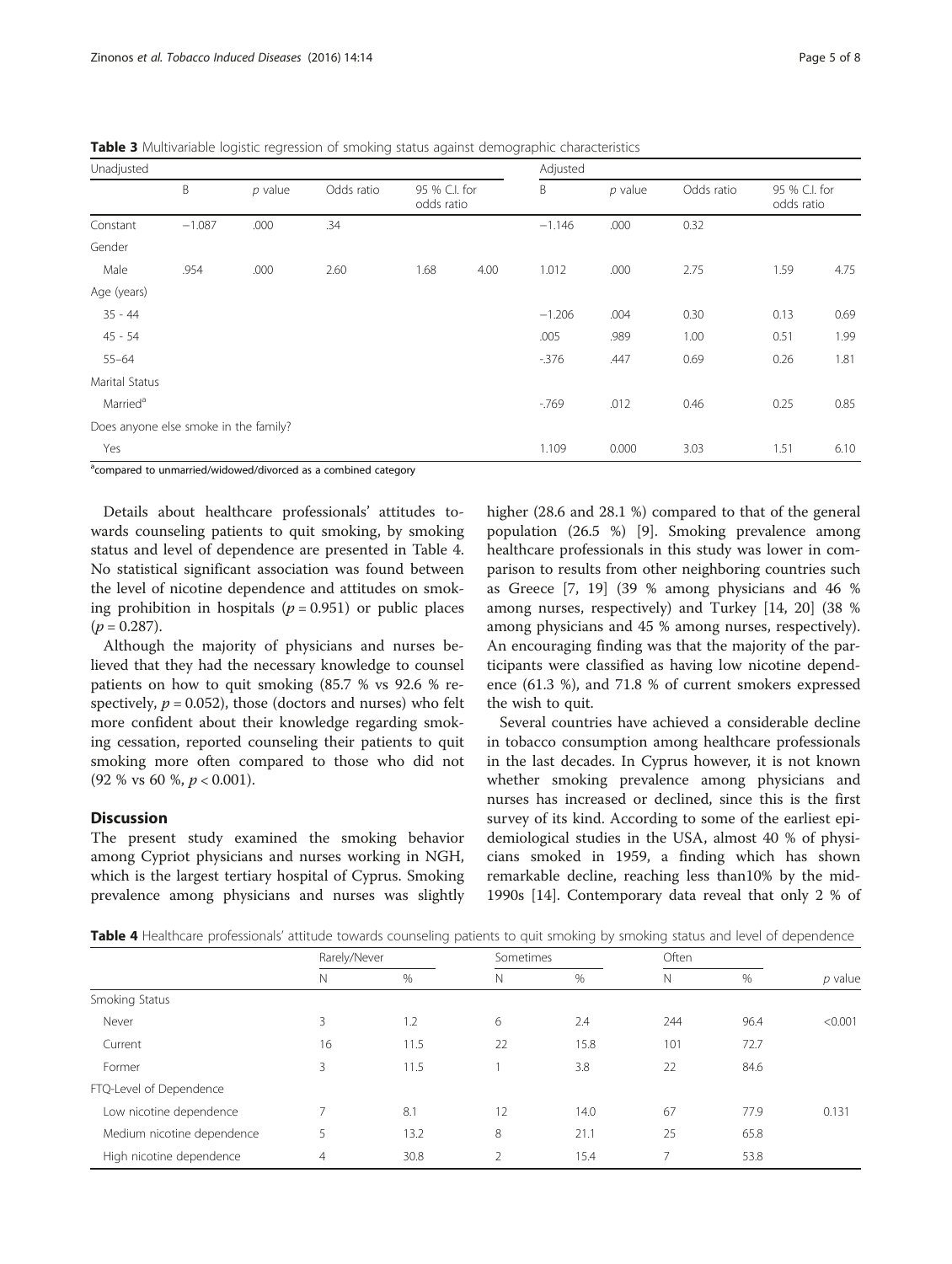American physicians smoke [[14\]](#page-6-0). A similar downward trend was also seen in the UK, where smoking rates among British doctors fell from 62 to 18 % during the period 1951–1990 [\[21](#page-7-0)]. A survey performed in 2011 indicated that only 7 % of doctors were current smokers, which is a significantly lower rate than in the general population (24 %) [[22](#page-7-0)]. On the contrary, 45 % of Chinese and 43 % of Japanese physicians respectively, were identified as current smokers [[12\]](#page-6-0). Similar results were also reported for Kuwait (38 %), Estonia (24.9 % for males and 10.8 % for female doctors) and France (34 %) [\[14](#page-6-0)]. Smoking rates have also declined among nurses during the last decades, this decline however, was of a smaller magnitude compared to doctors whereas, in some countries the percentage of nurses who smoke is still very high [\[8](#page-6-0)]. Findings from Spanish and Italian studies reported high smoking prevalence among nurses (28 % [[23\]](#page-7-0) and 41 % [[20, 24\]](#page-7-0) respectively), while according to a survey in Britain, in 2011, nurses were more likely to be current smokers (8.7 %) than doctors (7 %) [\[22](#page-7-0)].

Results of the present study showed that gender, age, marital status and family history of smoking were significantly and independently associated with smoking status, whereas occupation (physician vs. nurse) was not found to be associated with smoking status. This is consistent with results of other studies that showed that male and unmarried physicians [[6, 7](#page-6-0), [11,](#page-6-0) [25](#page-7-0)] and nurses [[26\]](#page-7-0), with a family history of tobacco use, were more likely to become smokers. Both physicians and nurses reported that their main motive to quit smoking was health problems, which is consistent with results from other studies [\[6](#page-6-0), [7](#page-6-0), [11](#page-6-0), [25\]](#page-7-0). Nearly all surveys that have studied the smoking habits of healthcare professionals, showed that a high percentage had made at least one attempt for smoking cessation [[7, 11,](#page-6-0) [19](#page-7-0), [27](#page-7-0), [28](#page-7-0)]. In this study, about half of physicians (48.5 %) and nurses (51.9 %) who were smokers had attempted to quit smoking in the past. An interesting finding was that physicians reported a significantly higher success rate compared to nurses (62.5 % vs. 31.5 %). Nevertheless, only 6.5 % of the participants used smoking cessation programs in their attempt to quit smoking questioning thus the availability and usefulness of such programs in Cyprus.

Other studies have suggested that the majority of physicians and nurses agree that their smoking behavior possibly influences their attitude towards counseling patients to quit smoking [\[19](#page-7-0), [28, 29\]](#page-7-0). A study regarding smoking prevalence of qualified nurses in Northern Ireland, found that nurses who continue to smoke were less willing to take on the role of a health promoter towards patients who smoke [[30\]](#page-7-0). This finding is supported by the results of the present study showing that current smokers discuss less often with their patients about smoking cessation interventions, compared to former and never-smokers. In addition, nurses counseled their patients more often than physicians. This may be attributed to the fact that nurses spend more time with the patients and feel that counseling may be part of their responsibilities. A study which was performed in San Francisco in 1990, found that nurse practitioners discussed smoking with patients more often than did physicians (64 % vs. 50 %;  $p < 0.01$ ), asked patients more often whether they were interested in quitting (49 % vs. 40 %;  $p < 0.01$ ), distributed more smoking-cessation literature to patients (37 % vs. 25 %;  $p < 0.01$ ) and made more follow-up appointments (36 % vs. 19 %;  $p < 0.01$ ) [[31](#page-7-0)]. In contrast, an Australian study reported that nurses are too busy to discuss with their patients about smoking cessation [[26\]](#page-7-0).

Studies in Italian [\[27\]](#page-7-0) and Chinese [[32\]](#page-7-0) populations revealed that chest physicians and healthcare providers respectively, reported lack of formal medical teaching about smoking cessation strategies. Similarly, in Bosnia-Herzegovina more than half of the healthcare professionals reported that they were inadequately prepared to counsel patients [[29\]](#page-7-0). However, in our study the majority of both physicians and nurses felt confident about their knowledge regarding smoking cessation interventions. This is encouraging, since data suggest that healthcare professionals who felt confident about their knowledge, counsel their patients to quit smoking more often. An encouraging finding of this study was the fact that current smokers were positive towards receiving specialized training for smoking cessation, during their career. However, there was a group of doctors who seem to ignore the harmful properties of smoking and admitted that they do not recommend smoking cessation in situations like lung problems (7.5 %), use of contraception pills (44.8 %), damage in mouth and lips (47.8 %), pregnancy (13 %), nervousness and anorexia (58.2 %), and insomnia (59.7 %). This could be attributed to possible knowledge gaps about the destructive effects of smoking or due to their own smoking behaviors. The latter finding is in line with other studies reporting that many healthcare professionals smoke in front of their patients [[7,](#page-6-0) [25](#page-7-0), [28\]](#page-7-0) and agree with the statement that smoking is not as harmful as experts declare [\[11\]](#page-6-0). In our study, only a small group of participants reported smoking in front of their patients (5.9 % of physicians and 8 % of nurses respectively), indicating failure to fulfill their function as role models for their patients and society.

In the context of harmonization of Cypriot legislation with European directives on smoking, the provisions of the law "Protection of Health-Tobacco Control" were applied in 2010. The law specifically prohibits smoking in recreational areas and in enclosed public places. However, the main problem observed is the failure to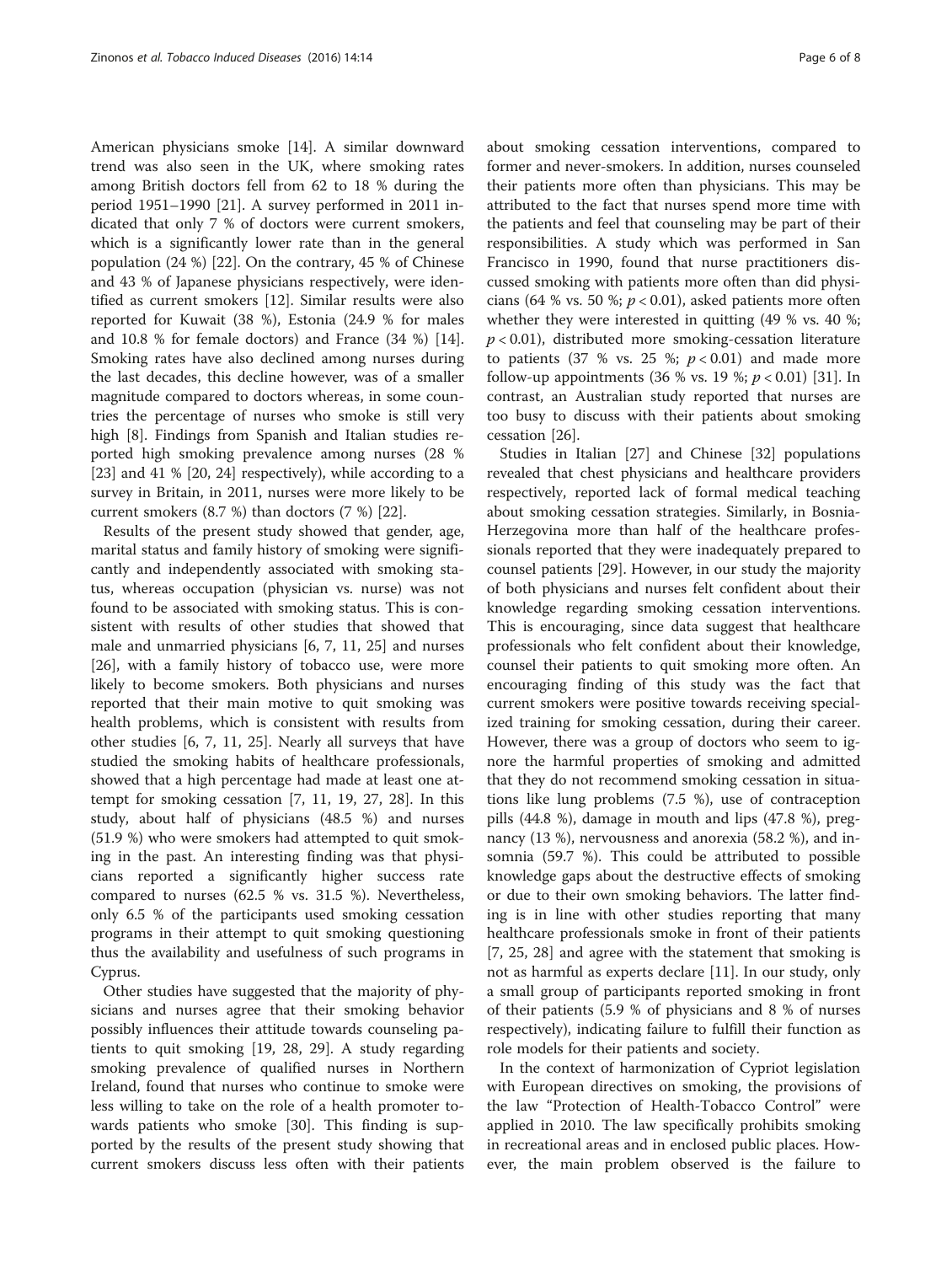<span id="page-6-0"></span>practically apply the legislation in most areas, even in hospitals. Healthcare professionals who are smokers, still smoke even at the hospital setting. So far additional measures to ban smoking have not been taken among healthcare professionals, however the Ministry of Health will proceed with the preparation of Regulations in an effort to improve legislation and enhance the efforts for its implementation [\[33\]](#page-7-0).

## Limitations of the study

One important limitation of the study is the crosssectional design that only measures the social phenomenon at a specific moment in time and we were thus unable to measure the level of behavioral change concerning smoking habits. Nevertheless, having enough sample size, the aims of the study could be achieved with a cross-sectional design. In addition, smoking prevalence among physicians and nurses is likely to be underestimated, as data were selfreported. Physicians and nurses are perceived as most knowledgeable about the devastating effects of smoking; therefore, they may be prone to self-deception or understatement (misclassification bias). However, the anonymity of the questionnaire supports the possibility of the responses being true. Furthermore, the sample collection was limited to NGH and doctors and nurses from other hospitals in Cyprus did not participate in the study. It is worth noting that the NGH employs almost half of the physicians and nurses that work in the public healthcare sector of Cyprus, and the sample is likely to be representative; nevertheless, one should be cautious about generalizing the findings to all Cypriot physicians and nurses.

## Conclusions

According to the results of this study, smoking prevalence among healthcare professionals was 28.2 % in Cyprus, reflecting the prevalence of the general population. Factors associated with smoking status were age, gender, marital status and family history of smoking. Regarding the attitudes of healthcare professionals towards counseling patients to quit smoking, the study showed that their personal smoking behavior affected their intention to counsel patients to quit smoking. The results of this study support the need for further training of healthcare professionals towards smoking cessation strategies in order to improve their knowledge and consequently their efforts of providing counseling and support to their patients who wish to quit smoking.

## Ethics approval and consent to participate

According to the Cyprus National Bioethics Committee the study does not fall within the competence of the Cyprus National Bioethics Committee for bioethical review.

#### Abbreviations

FTQ: Fagerstrom Nicotine Tolerance Questionnaire; NGH: Nicosia General Hospital; WHO: World Health Organization.

## Competing interests

The authors declare that they have no competing interests.

#### Authors' contributions

SZI and AG conceived the study and participated in its design along with TZ, SZ and AP. Data acquisition was performed by ΑG. Data was analyzed by SZI and SZ and interpreted by SZI, SZ, TZ and AP. SZI drafted the manuscript, which was revised by TZ, SZ, AP, and AG. All authors read and approved the final manuscript.

#### Acknowledgements

The authors would like to thank the pulmonologists and administrative personnel of the Respiratory Department Clinic of the NGH, for their help with data collection.

### Author details

<sup>1</sup>Health Center of University of Cyprus, Cyprus International Institute for Environmental and Public Health in association with the Harvard T.H. Chan School of Public Health, Cyprus University of Technology, 1, Panepistimiou Avenue, 2109 Aglantzia, Nicosia, Cyprus. <sup>2</sup>Open University of Cyprus, 33 Giannou Kranidioti Avenue, 2220 Latsia, Nicosia, Cyprus. <sup>3</sup>Cyprus International Institute for Environmental and Public Health in association with the Harvard T.H. Chan School of Public Health, Cyprus University of Technology, 95 Eirinis Street, 3041 Limassol, Cyprus. <sup>4</sup>Respiratory Department Clinic, Nicosia General Hospital, 215 Nicosia – Limassol Old Road, 2029 Strovolos, Nicosia, Cyprus.

## Received: 24 July 2015 Accepted: 31 March 2016 Published online: 07 April 2016

#### References

- 1. World Health Organization. Tobacco. Key Facts. 2014 [cited 2014 December 16]; Available from:<http://goo.gl/o05e9F>. Accessed 16 Dec 2014.
- 2. Jamison, Dean T, et al, Editors. Disease control priorities in developing countries. Washington: World Bank Publications; 2006.
- 3. SA. Chapter 1 Burden: mortality, morbidity and risk factors. 2008 [cited 2013 December 16]; Available from:<http://goo.gl/KIlwaE>. Accessed 16 Dec 2013.
- 4. Hecht SS. Cigarette smoking and lung cancer: chemical mechanisms and approaches to prevention. Lancet Oncol. 2002;3(8):461–9.
- 5. Jason L. Nicotine addiction and smoking cessation treatments. Adv Psychiatr Treat. 2002;8:42–8.
- 6. Parna K, et al. Comparison of knowledge, attitudes and behaviour regarding smoking among Estonian and Finnish physicians. Soz Praventivmed. 2005; 50(6):378–88.
- 7. Sotiropoulos A, et al. Smoking habits and associated factors among Greek physicians. Public Health. 2007;121(5):333–40.
- 8. Hillier S. Nurses' smoking habits. Postgrad Med J. 1973;49(576):693–4.
- 9. European Health Servey 2008. Cyprus. Nicosia: Statistical Service; 2008. p. 1–258.
- 10. Man MA, et al. Why do doctors smoke? Pneumologia. 2009;58(3):195–200.
- 11. Parna K, Rahu K, Rahu M. Smoking habits and attitudes towards smoking among Estonian physicians. Public Health. 2005;119(5):390–9.
- 12. Pipe A, Sorensen M, Reid R. Physician smoking status, attitudes toward smoking, and cessation advice to patients: an international survey. Patient Educ Couns. 2009;74(1):118–23.
- 13. Shkedy Y, Feinmesser RM, Mizrachi A. Smoking habits among Israeli hospital doctors: a survey and historical review. Isr Med Assoc J. 2013;15(7):339–41.
- 14. Smith DR, Leggat PA. An international review of tobacco smoking in the medical profession: 1974–2004. BMC Public Health. 2007;7:115.
- 15. 2008 Annual Report of the Ministry of Health, Cyprus. 2009 [cited 2013 August 10]; Available from: [http://www.moh.gov.cy/moh/moh.nsf/page57\\_](http://www.moh.gov.cy/moh/moh.nsf/page57_gr/page57_gr?OpenDocument) [gr/page57\\_gr?OpenDocument.](http://www.moh.gov.cy/moh/moh.nsf/page57_gr/page57_gr?OpenDocument) Accessed 10 Aug 2013.
- 16. 2010 Annual Report of the Ministry of Health, Cyprus. 2011 [cited 2013 August 10]; Available from:<http://goo.gl/gMCASm>. Accessed 10 Aug 2013.
- 17. Heatherton TF, et al. The fagerstrom test for nicotine dependence: a revision of the fagerstrom tolerance questionnaire. Br J Addict. 1991;86(9):1119–27.